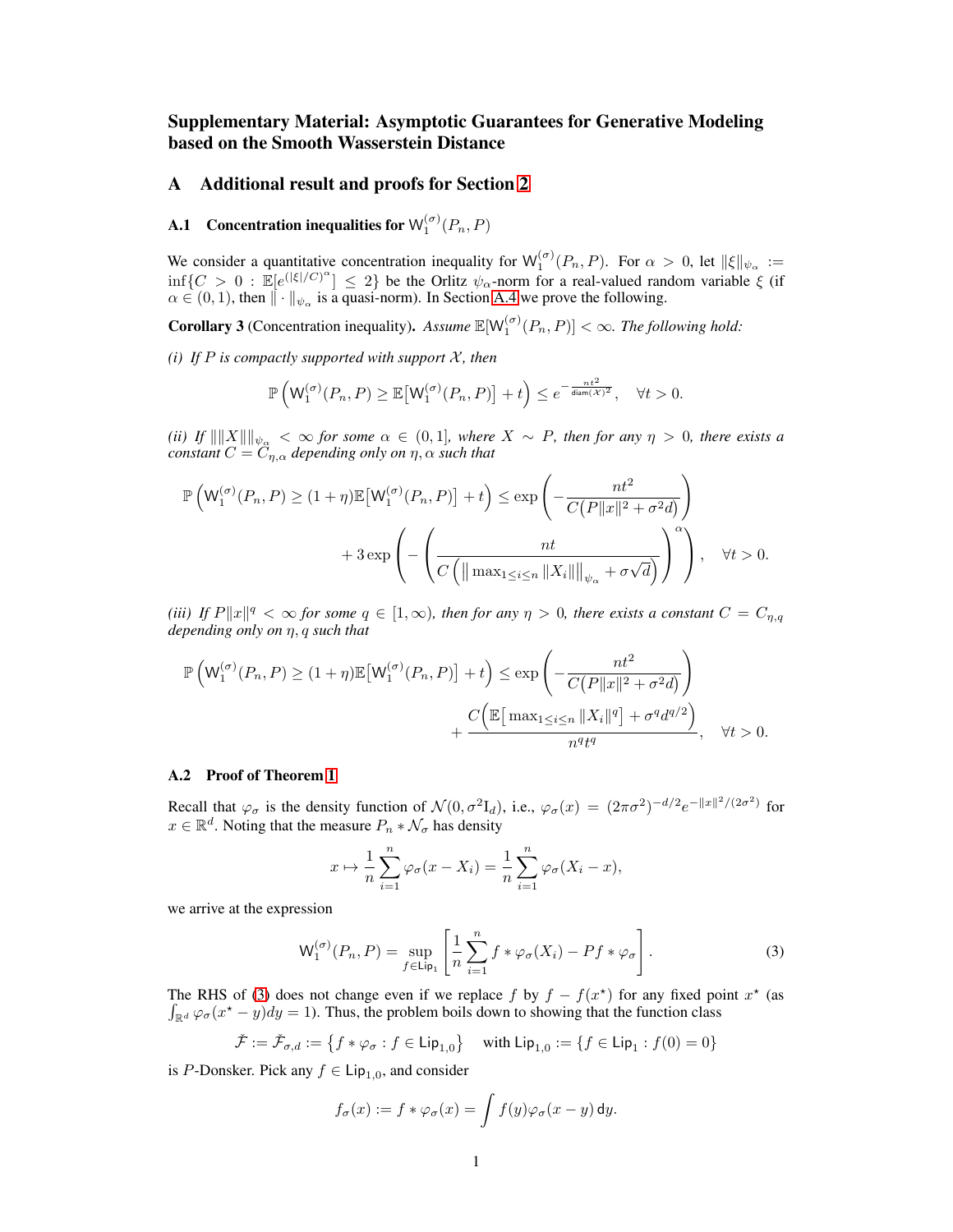We see that, since  $|f(y)| \le |f(0)| + ||y|| = ||y||$ ,

$$
|f_{\sigma}(x)| \le \int ||y||\varphi_{\sigma}(x-y) dy \le \int (||x|| + ||x-y||)\varphi_{\sigma}(x-y) dy
$$
  
\n
$$
\le ||x|| + \int ||y||\varphi_{\sigma}(y) dy \le ||x|| + \left(\int_{\mathbb{R}^d} ||y||^2 \varphi_{\sigma}(y) dy\right)^{1/2}
$$
  
\n
$$
= ||x|| + \sigma \sqrt{d}.
$$

In general, for a vector  $k = (k_1, \ldots, k_d)$  of d nonnegative integers, define the differential operator

$$
D^k = \frac{\partial^{|k|}}{\partial x_1^{k_1} \cdots \partial x_d^{k_d}},
$$

<span id="page-1-0"></span>with  $|k| = \sum_{i=1}^d k_i$ . We next give a uniform bound on the derivatives of  $f_\sigma$ , for any  $f \in \text{Lip}_1$ . **Lemma 1** (Uniform bound on derivatives). *For any*  $f \in Lip_1$  *and any nonzero multiindex*  $k =$  $(k_1, \ldots, k_d)$ *, we have* 

$$
\left| D^k f_\sigma(x) \right| \le \sigma^{-|k|+1} \sqrt{(|k|-1)!}, \quad \forall x \in \mathbb{R}^d.
$$

*Proof.* Let  $H_m(z)$  denote the Hermite polynomial of degree m defined by

$$
H_m(z) = (-1)^m e^{z^2/2} \left[ \frac{d^m}{dz^m} e^{-z^2/2} \right], \ m = 0, 1, \dots
$$

Note that for  $Z \sim \mathcal{N}(0, 1), \mathbb{E}[H_m(Z)^2] = m!$ .

A straightforward computation shows that

$$
D_x^k \varphi_\sigma(x - y) = \varphi_\sigma(x - y) \left[ \prod_{j=1}^d (-1)^{k_j} \sigma^{-k_j} H_{k_j} \left( (x_j - y_j) / \sigma \right) \right]
$$

for any multiindex  $k = (k_1, \ldots, k_d)$ , where  $D_x$  means that the differential operator is applied to x. Hence, we have

$$
D^k f_\sigma(x) = \int f(y) \varphi_\sigma(x - y) \left[ \prod_{j=1}^d (-1)^{k_j} \sigma^{-k_j} H_{k_j} \left( (x_j - y_j) / \sigma \right) \right] dy
$$
  
= 
$$
\int f(x - \sigma y) \varphi_1(y) \left[ \prod_{j=1}^d (-1)^{k_j} \sigma^{-k_j} H_{k_j}(y_j) \right] dy,
$$

so that, by 1-Lipschitz continuity of  $f$ ,

$$
\left|D^{k} f_{\sigma}(x) - D^{k} f_{\sigma}(x')\right| \leq \|x - x'\| \int \varphi_{1}(y) \left[\prod_{j=1}^{d} \sigma^{-k_{j}} \left|H_{k_{j}}(y_{j})\right|\right] dy.
$$

Note that the integral on the RHS equals

$$
\prod_{j=1}^{d} \sigma^{-k_j} \mathbb{E}[|H_{k_j}(Z)|] \leq \prod_{j=1}^{d} \sigma^{-k_j} \sqrt{\mathbb{E}[|H_{k_j}(Z)|^2]} = \prod_{j=1}^{d} \sigma^{-k_j} \sqrt{k_j!} \leq \sigma^{-|k|} \sqrt{|k|!},
$$

where  $Z \sim \mathcal{N}(0, 1)$ . The conclusion of the lemma follows from induction on the size of |k|.  $\Box$ 

We will use the following technical result.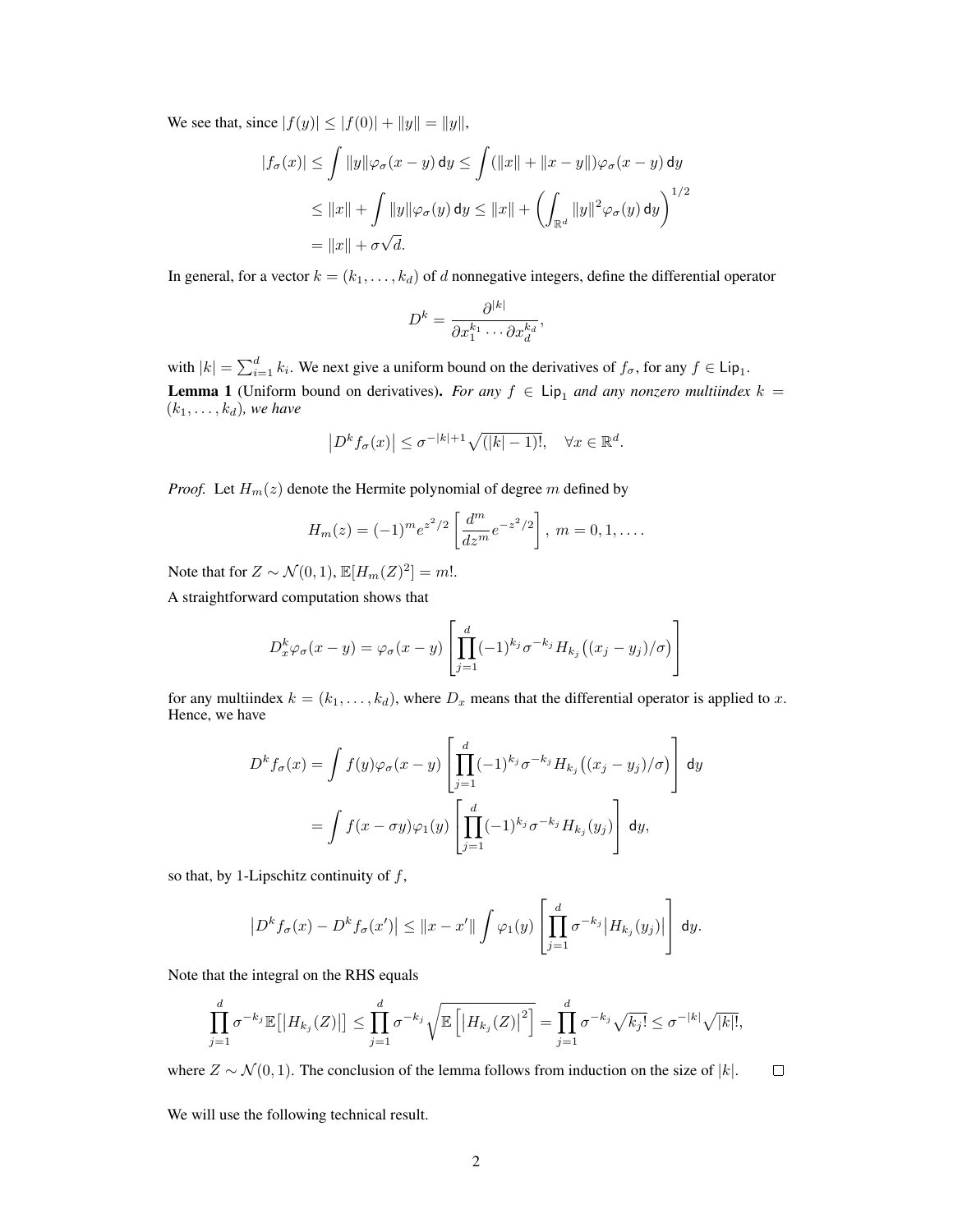<span id="page-2-0"></span>**Lemma 2** (Metric entropy bound for Hölder ball). Let  $X$  be a bounded convex subset of  $\mathbb{R}^d$  with *nonempty interior. For given*  $N \in \mathbb{N}$  and  $M > 0$ , let  $C^N(\mathcal{X})$  be the set of continuous real func*tions on* X *that are* N*-times differentiable on the interior of* X *, and consider the Hölder ball with smoothness* N *and radius* M

$$
C_M^N(\mathcal{X}) := \left\{ f \in C^N(\mathcal{X}) : ||f||_{C^N(\mathcal{X})} \le M \right\},\
$$

 $where \t||f||_{C^N(\mathcal{X})} := \max_{0 \leq |k| \leq N} \sup_x |D^k f(x)|$  (the suprema are taken over the interior of  $\mathcal{X}$ ). Then, the metric entropy of  $C_M^N(\mathcal{X})$  (w.r.t. the uniform norm  $\|\cdot\|_\infty$ ) can be bounded as

$$
\log N\left(\epsilon M, C_M^N(\mathcal{X}), \|\cdot\|_{\infty}\right) \lesssim_{d,N, \text{diam}(\mathcal{X})} \epsilon^{-d/N}, 0 < \epsilon \le 1,
$$

*Proof of Lemma [2.](#page-2-0)* See Theorem 2.7.1 in [\[33\]](#page--1-2).

 $\Box$ 

We are now in position to prove Theorem [1.](#page--1-1)

*Proof of Theorem [1.](#page--1-1)* The proof applies Theorem 1.1 in [\[64\]](#page--1-3) to the function class  $\tilde{\mathcal{F}} = \tilde{\mathcal{F}}_{\sigma,d} =$  ${f * \varphi_{\sigma} : f \in Lip_{1,0}}$  to show that it is P-Donsker. We begin with noting that the function class  $\check{\mathcal{F}}$ has envelope  $\check{F}(x) := \check{F}_{\sigma,d}(x) := ||x|| + \sigma \sqrt{d}$ . By assumption,  $P\check{F}^2 < \infty$ .

Next, for each j, consider the restriction of  $\check{\mathcal{F}}$  to  $I_j$ , denoted as  $\check{\mathcal{F}}_j = \{f1I_j : f \in \check{\mathcal{F}}\}$ . To invoke [\[64,](#page--1-3) Theorem 1.1], we have to verify that each function class  $\mathcal{F}_j$  is P-Donsker and to bound each  $\mathbb{E}[\|\mathbb{G}_n\|_{\tilde{\mathcal{F}}_j}]$  where  $\mathbb{G}_n := \sqrt{n}(P_n - P)$  and  $\|\cdot\|_{\tilde{\mathcal{F}}_j} = \sup_{f \in \tilde{\mathcal{F}}_j} |\cdot|$ . In view of Lemma [1,](#page-1-0)  $\tilde{F}_j$  can be regarded as a subset of  $C_M^N(I_j)$  with  $N = \lfloor d/2 \rfloor + 1$  and  $M'_j = (\sup_{I_j} ||x|| +$  $\sigma\sqrt{d}$ )  $\sqrt{\sigma^{-\lfloor d/2 \rfloor}}$   $\sqrt{\lfloor d/2 \rfloor!}$ . Thus, by Lemma [2,](#page-2-0) the  $L^2(Q)$ -metric entropy of  $\mathcal{F}_j$  for any probability measure Q on  $\mathbb{R}^d$  can be bounded as

$$
\log N(\epsilon M_j' Q(I_j)^{1/2}, \check{\mathcal{F}}_j, L^2(Q)) \lesssim_{d,K} \epsilon^{-d/(\lfloor d/2 \rfloor + 1)}.
$$

The square root of the RHS is integrable (w.r.t.  $\epsilon$ ) around 0, so that  $\mathcal{F}_j$  is P-Donsker by Theorem 2.5.2 in [\[33\]](#page--1-2), and by Theorem 2.14.1 in [\[33\]](#page--1-2), we obtain

$$
\mathbb{E}[\|\mathbb{G}_n\|_{\tilde{\mathcal{F}}_j}] \lesssim_{d,K} M_j' P(I_j)^{1/2} \lesssim_d \sigma^{-\lfloor d/2 \rfloor} M_j P(I_j)^{1/2}
$$

with  $M_j = \sup_{I_j} ||x||$ . By assumption, the RHS is summable over j.

By Theorem 1.1 in [\[64\]](#page--1-3) we conclude that  $\check{\mathcal{F}}$  is P-Donsker, which implies that there exists a tight version of P-Brownian bridge process  $G_P$  in  $\ell^{\infty}(\check{\mathcal{F}})$  such that  $(\mathbb{G}_n f)_{f \in \check{F}}$  converges weakly in  $\ell^{\infty}(\check{\mathcal{F}})$  to  $G_P$ . Finally, the continuous mapping theorem yields that

$$
\sqrt{n} \mathsf{W}_1^{(\sigma)}(P_n,P) = \sup_{f \in \check{\mathcal{F}}} \mathbb{G}_n f \stackrel{d}{\to} \sup_{f \in \check{\mathcal{F}}} G_P(f) = \sup_{f \in \mathsf{Lip}_{1,0}} G_P^{(\sigma)}(f),
$$

where  $G_P^{(\sigma)}$  $P_P^{(\sigma)}(f) := G_P(f * \varphi_{\sigma})$ . By construction, the Gaussian process  $(G_P^{(\sigma)})$  $_P^{\left( \sigma \right)}(f)$ <sub>*f*∈Lip<sub>1,0</sub> is tight</sub> in  $\ell^{\infty}$ (Lip<sub>1,0</sub>). The moment bound follows from summing up the moment bound for each  $\check{\mathcal{F}}_j$ . This completes the proof.

## A.3 Proof of Corollary [1](#page--1-4)

We start with proving the following technical lemma.

<span id="page-2-1"></span>**Lemma 3** (Distribution of  $L_P^{(\sigma)}$ ). Assume the conditions of Theorem [1](#page--1-1) and that P is not a point mass. *Then the distribution of*  $L_P^{(\sigma)}$ P *is absolutely continuous with respect to (w.r.t.) Lebesgue measure and its density is positive and continuous on*  $(0, \infty)$  *except for at most countably many points.* 

*Proof of Lemma* [3.](#page-2-1) From the proof of Theorem [1](#page--1-1) and the fact that  $Lip_1$  is symmetric, we have  $L_P^{(\sigma)} = ||G_P||_{\check{\mathcal{F}}}$  with  $|| \cdot ||_{\check{\mathcal{F}}} := \sup_{f \in \check{\mathcal{F}}} |\cdot|.$  Since  $G_P$  is a tight Gaussian process in  $\ell^{\infty}(\check{\mathcal{F}})$ ,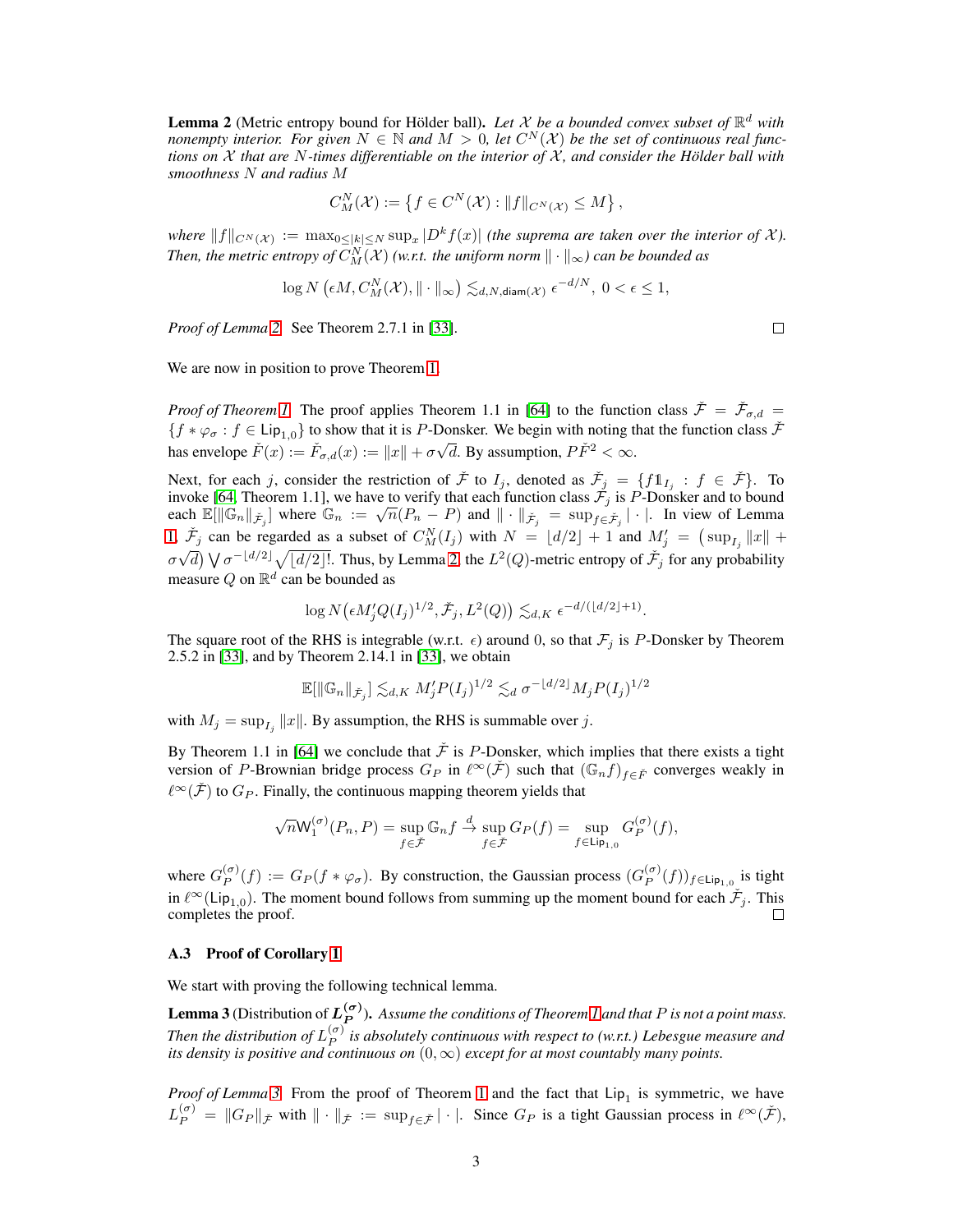$\check{\mathcal{F}}$  is totally bounded for the pseudometric  $d_P(f, g) = \sqrt{\text{Var}_P (f - g)}$ , and  $G_P$  is a Borel measurable map into the space of  $d_P$ -uniformly continuous functions  $C_u(\tilde{\mathcal{F}})$  equipped with the uniform norm  $\|\cdot\|_{\tilde{\mathcal{F}}}$ . Let F denote the distribution function of  $L_P^{(\sigma)}$  $P^{(\sigma)}$ , and define

$$
r_0 := \inf\{r \ge 0 : F(r) > 0\}.
$$

From [\[69,](#page--1-5) Theorem 11.1], F is absolutely continuous on  $(r_0, \infty)$ , and there exists a countable set  $\Delta \subset (r_0, \infty)$  such that F' is positive and continuous on  $(r_0, \infty) \setminus \Delta$ . The theorem however does not exclude the possibility that F has a jump at  $r_0$ , and we will verify that (i)  $r_0 = 0$  and (ii) F has no jump at  $r = 0$ , which lead to the conclusion. The former follows from p. 57 in [\[32\]](#page--1-6). The latter is trivial since

$$
F(0) - F(0-) = \mathbb{P}\left(L_P^{(\sigma)} = 0\right) \le \mathbb{P}(G_P(f) = 0),
$$

for any  $f \in \tilde{\mathcal{F}}$ . Because  $G_P$  is Gaussian we have  $\mathbb{P}(G_P(f) = 0) = 0$  unless f is constant  $P$ a.s.  $\Box$ 

*Proof of Corollary [1.](#page--1-4)* From Theorem 3.6.2 in [\[33\]](#page--1-2) applied to the function class  $\tilde{\mathcal{F}}$ , together with the continuous mapping theorem, we see that conditionally on  $X_1, X_2, \ldots$ ,

$$
\sqrt{n} \mathsf{W}_1^{(\sigma)}(P_n^B, P_n) = \sup_{f \in \tilde{\mathcal{F}}} \sqrt{n} (P_n^B - P_n) f \stackrel{d}{\to} L_P^{(\sigma)}
$$

for almost every realization of  $X_1, X_2, \ldots$  The desired conclusion follows from the fact that the distribution function of  $L_P^{(\sigma)}$  $\binom{10}{P}$  is continuous (cf. Lemma [3\)](#page-2-1) and Polya's theorem (cf. Lemma 2.11 in [\[70\]](#page--1-7)).  $\Box$ 

## <span id="page-3-0"></span>A.4 Proof of Corollary [3](#page-0-1)

Case (i) is Corollary 1 in [\[28\]](#page--1-8). Cases (ii) and (iii) follow from Theorems 4 and 2 in [\[71\]](#page--1-9) and [\[72\]](#page--1-10), respectively, applied to the function class  $\tilde{\mathcal{F}}$  using the envelope function  $\tilde{F}(x) = ||x|| + \sigma \sqrt{d}$ . We omit the details for brevity.  $\Box$ 

## B Proofs for Section [4](#page--1-11)

#### B.1 Preliminaries

The following technical lemmas will be needed.

<span id="page-3-1"></span>**Lemma 4** (Continuity of  $W_1^{(\sigma)}$ ). *The smooth Wasserstein distance*  $W_1^{(\sigma)}$  *is lower semicontinuous* (*l.s.c.*) relative to the weak convergence on  $P(\mathbb{R}^d)$  and continuous in  $W_1$ . Explicitly, (i) if  $\mu_k \to \mu$ *and*  $\nu_k \rightharpoonup \nu$ *, then* 

$$
\liminf_{k\to\infty} \mathsf{W}_1^{(\sigma)}(\mu_k,\nu_k) \ge \mathsf{W}_1^{(\sigma)}(\mu,\nu);
$$

*and (ii) if*  $W_1(\mu_k, \mu) \to 0$  *and*  $W_1(\nu_k, \nu) \to 0$ *, then* 

$$
\lim_{k \to \infty} \mathsf{W}_1^{(\sigma)}(\mu_k, \nu_k) = \mathsf{W}_1^{(\sigma)}(\mu, \nu).
$$
\n(4)

*Proof.* Part (i). We first note that if  $\mu_k \to \mu$ , then  $\mu_k * \mathcal{N}_\sigma \to \mu * \mathcal{N}_\sigma$ . This follows from the facts that weak convergence is equivalent to pointwise convergence of characteristic functions, and the Gaussian measure has a nonvanishing characteristic function  $\mathbb{E}_{X \sim \mathcal{N}_{\sigma}}[e^{it \cdot X}] = e^{-\sigma^2 ||t||^2/2} \neq 0$  for all  $t \in \mathbb{R}^d$ . Now, if  $\mu_k \to \mu$  and  $\nu_k \to \nu$ , then  $\mu_k * \mathcal{N}_\sigma \to \mu * \mathcal{N}_\sigma$  and  $\nu_k * \mathcal{N}_\sigma \to \nu * \mathcal{N}_\sigma$ . From the lower semicontinuity of  $W_1$  relative to the weak convergence (cf. Remark 6.10 in [\[16\]](#page--1-12)), we conclude that  $\liminf_{k\to\infty} W_1^{(\sigma)}(\mu_k, \nu_k) = \liminf_{k\to\infty} W_1(\mu_k * \mathcal{N}_{\sigma}, \nu_k * \mathcal{N}_{\sigma}) \ge W_1(\mu * \mathcal{N}_{\sigma}, \nu * \mathcal{N}_{\sigma}) =$  $\mathsf{W}_1^{(\sigma)}(\mu,\nu).$ 

Part (ii). Recall that  $W_1^{(\sigma)}$  generates the same topology as  $W_1$ , i.e.,

$$
\mathsf{W}_1^{(\sigma)}(\mu_k,\mu) \to 0 \iff \mathsf{W}_1(\mu_k,\mu) \to 0.
$$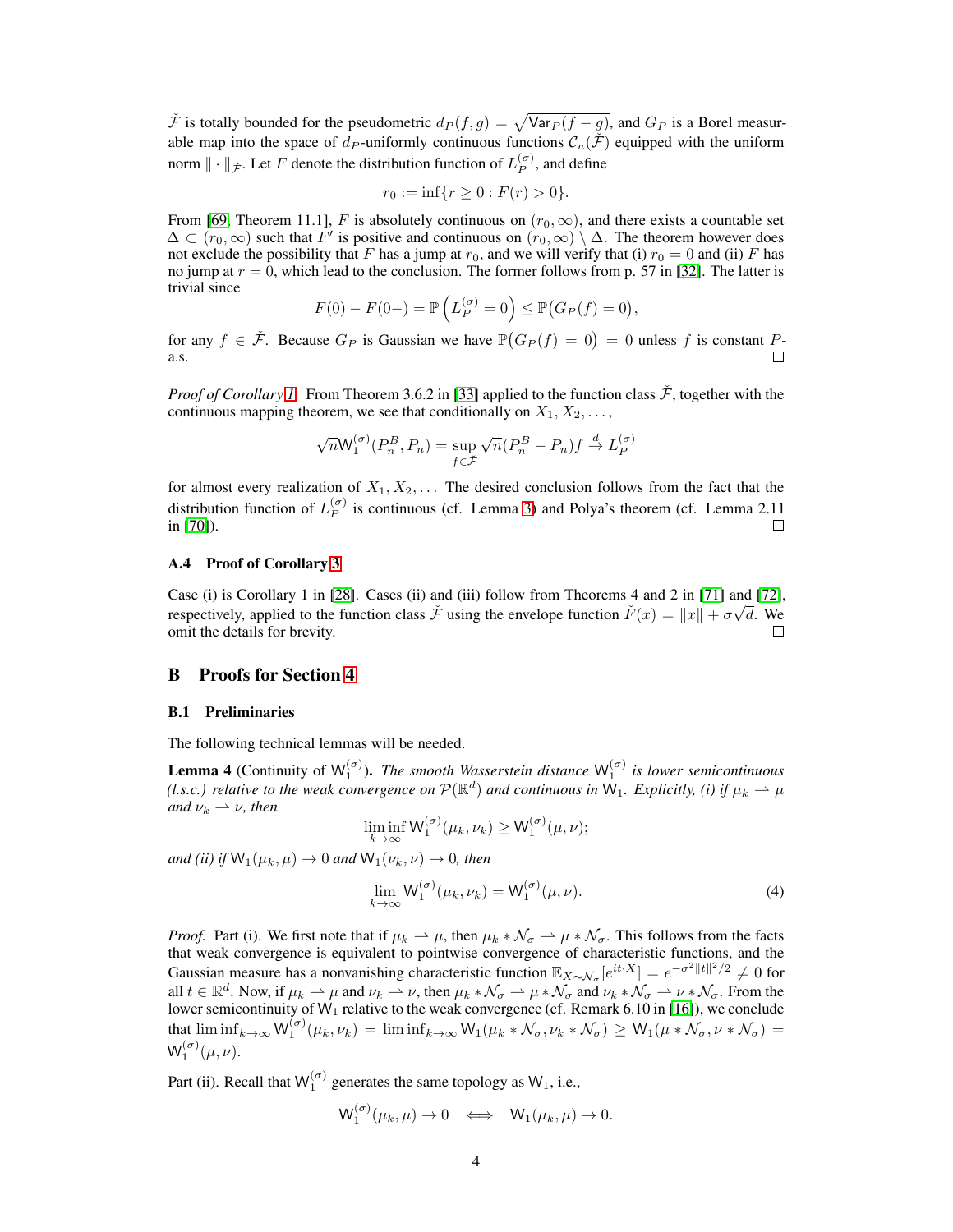See Theorem 2 in [\[28\]](#page--1-8). So if  $\mu_k \to \mu$  and  $\nu_k \to \nu$  in W<sub>1</sub>, then  $\mathsf{W}_1^{(\sigma)}(\mu_k, \mu) = \mathsf{W}_1(\mu_k * \mathcal{N}_{\sigma}, \mu *$  $\mathcal{N}_{\sigma}$   $\rightarrow$  0 and  $\mathsf{W}_{1}^{(\sigma)}(\nu_{k}, \nu) = \mathsf{W}_{1}(\nu_{k} * \mathcal{N}_{\sigma}, \nu * \mathcal{N}_{\sigma}) \rightarrow 0$ . Thus, by Corollary 6.9 in [\[16\]](#page--1-12), we have  $\mathsf{W}_1^{(\sigma)}(\mu_k, \nu_k) = \mathsf{W}_1(\mu_k * \mathcal{N}_{\sigma}, \nu_k * \mathcal{N}_{\sigma}) \to \mathsf{W}_1(\mu_k * \mathcal{N}_{\sigma}, \nu_k * \mathcal{N}_{\sigma}) = \mathsf{W}_1^{(\sigma)}(\mu, \nu).$  $\Box$ 

<span id="page-4-0"></span>Lemma 5 (Weierstrass criterion for the existence of minimizers). *Let* X *be a compact metric space, and let*  $f : \mathcal{X} \to \mathbb{R} \cup \{+\infty\}$  *be l.s.c. (i.e.,*  $\liminf_{x \to \overline{x}} f(x) \geq f(\overline{x})$  *for any*  $\overline{x} \in \mathcal{X}$ *). Then,*  $\operatorname{argmin}_{x \in \mathcal{X}} f(x)$  *is nonempty.* 

*Proof.* See, e.g., p. 3 of [\[73\]](#page--1-13).

 $\Box$ 

## B.2 Proof of Theorem [2](#page--1-14)

By Lemma [5,](#page-4-0) compactness of  $\Theta$ , and lower semicontinuity of the map  $\theta \mapsto W_1^{(\sigma)}(P_n(\omega), Q_\theta)$  (cf. Lemma [4\)](#page-3-1), we see that  $\operatorname{argmin}_{\theta \in \Theta} W_1^{(\sigma)}(P_n(\omega), Q_\theta)$  is nonempty.

To prove the existence of a measurable estimator, we will apply Corollary 1 in [\[66\]](#page--1-15). Consider the empirical distribution as a function on  $\mathcal{X}^{\mathbb{N}}$  with  $\mathcal{X} = \mathbb{R}^d$ , i.e.,  $\mathcal{X}^{\mathbb{N}} \ni x = (x_1, x_2, ...) \mapsto P_n(x) =$  $n^{-1} \sum_{i=1}^{n} \delta_{x_i}$ . Observe that  $\mathcal{X}^{\mathbb{N}}$  and  $\mathbb{R}^{d_0}$  are both Polish,  $\mathcal{D} := \mathcal{X}^{\mathbb{N}} \times \Theta$  is a Borel subset of the product metric space  $\mathcal{X}^{\mathbb{N}} \times \mathbb{R}^{d_0}$ , the map  $\theta \mapsto \mathsf{W}_1^{(\sigma)}(P_n(x), Q_\theta)$  is l.s.c. by Lemma [4,](#page-3-1) and the set  $\mathcal{D}_x = \{ \theta \in \Theta : (x, \theta) \in \mathcal{D} \} \subset \mathbb{R}^{d_0}$  is  $\sigma$ -compact (as any subset in  $\mathbb{R}^{d_0}$  is  $\sigma$ -compact). Thus, in view of Corollary 1 of [\[66\]](#page--1-15), it suffices to verify that the map  $(x, \theta) \mapsto W_1^{(\sigma)}(P_n(x), Q_\theta)$  is jointly measurable.

To this end, we use the following fact: for a real function  $\mathcal{Y} \times \mathcal{Z} \ni (y, z) \mapsto f(y, z) \in \mathbb{R}$  defined on the product of a separable metric space  $\mathcal Y$  (endowed with the Borel  $\sigma$ -field) and a measurable space Z, if  $f(y, z)$  is continuous in y and measurable in z, then f is jointly measurable; see e.g. Lemma 4.51 in [\[74\]](#page--1-16). Equip  $\mathcal{P}_1(\mathbb{R}^d)$  with the metric W<sub>1</sub> and the associated Borel  $\sigma$ -field; the metric space  $(\mathcal{P}_1(\mathbb{R}^d), W_1)$  is separable [\[16,](#page--1-12) Theorem 6.16]. Then, since the map  $\mathcal{X}^{\mathbb{N}} \ni x \mapsto P_n(x) \in \mathcal{P}_1(\mathbb{R}^d)$  is continuous (which is not difficult to verify), the map  $\mathcal{X}^{\mathbb{N}} \times \Theta \ni (x, \theta) \mapsto (P_n(x), \theta) \in \mathcal{P}_1(\mathbb{R}^d) \times \Theta$ is continuous and thus measurable. Second, by Lemma [4,](#page-3-1) the function  $\mathcal{P}_1(\mathbb{R}^d) \times \Theta \ni (\mu, \theta) \mapsto$  $W_1^{(\sigma)}(\mu, Q_\theta) \in [0, \infty)$  is continuous in  $\mu$  and l.s.c. (and thus measurable) in  $\theta$ , from which we see that the map  $(\mu, \theta) \mapsto W_1^{(\sigma)}(\mu, Q_\theta)$  is jointly measurable. Conclude that the map  $(x, \theta) \mapsto$  $W_1^{(\sigma)}(P_n(x), Q_\theta)$  is jointly measurable.  $\Box$ 

### B.3 Proof of Theorem [3](#page--1-17)

The proof relies on Theorem 7.33 in [\[67\]](#page--1-18), and is reminiscent of that of Theorem B.1 in [\[37\]](#page--1-19); we present a simpler derivation under our assumption.<sup>[11](#page-4-1)</sup> To apply Theorem 7.33 in [\[67\]](#page--1-18), we extend the map  $\theta \mapsto \mathsf{W}_1^{(\sigma)}(P_n, Q_\theta)$  to the entire Euclidean space  $\mathbb{R}^{d_0}$  as

$$
g_n(\theta) := \begin{cases} \mathsf{W}_1^{(\sigma)}(P_n, Q_\theta) & \text{if } \theta \in \Theta \\ +\infty & \text{if } \theta \in \mathbb{R}^{d_0} \setminus \Theta \end{cases}.
$$

Likewise, define

$$
g(\theta) := \begin{cases} \mathsf{W}_1^{(\sigma)}(P,Q_\theta) & \text{if } \theta \in \Theta \\ +\infty & \text{if } \theta \in \mathbb{R}^{d_0} \setminus \Theta \end{cases}
$$

.

The function  $g_n$  is stochastic,  $g_n(\theta) = g_n(\theta, \omega)$ , but g is non-stochastic. By construction, we see that  $\operatorname{argmin}_{\theta \in \mathbb{R}^{d_0}} g_n(\theta) = \operatorname{argmin}_{\theta \in \Theta} \mathsf{W}_1^{(\sigma)}(P_n, Q_\theta)$  and  $\operatorname{argmin}_{\theta \in \mathbb{R}^{d_0}} g(\theta) =$  $\operatorname{argmin}_{\theta \in \Theta} W_1^{(\sigma)}(P, Q_\theta)$ . In addition, by Lemma [4,](#page-3-1) continuity of the map  $\theta \mapsto Q_\theta$  relative to the weak topology, and closedness of the parameter space  $\Theta$ , we see that both  $g_n$  and g are l.s.c. (on  $\mathbb{R}^{d_0}$ ). The main step of the proof is to show a.s. epi-convergence of  $g_n$  to g. Recall the definition of epi-convergence (in fact, this is an equivalent characterization; see [\[67,](#page--1-18) Proposition 7.29]):

<span id="page-4-1"></span><sup>&</sup>lt;sup>11</sup>Theorem B.1 in [\[37\]](#page--1-19) applies Theorem 7.31 in [\[67\]](#page--1-18). To that end, one has to extend the maps  $\theta \mapsto$  $W_p(\hat{\mu}_n, \mu_\theta)$  and  $\theta \mapsto W_p(\hat{\mu}_\star, \mu_\theta)$  to the entire Euclidean space  $\mathbb{R}^{d_\theta}$ . The extension was not mentioned in the proof of [\[37,](#page--1-19) Theorem B.1], although this missing step does not affect their final result.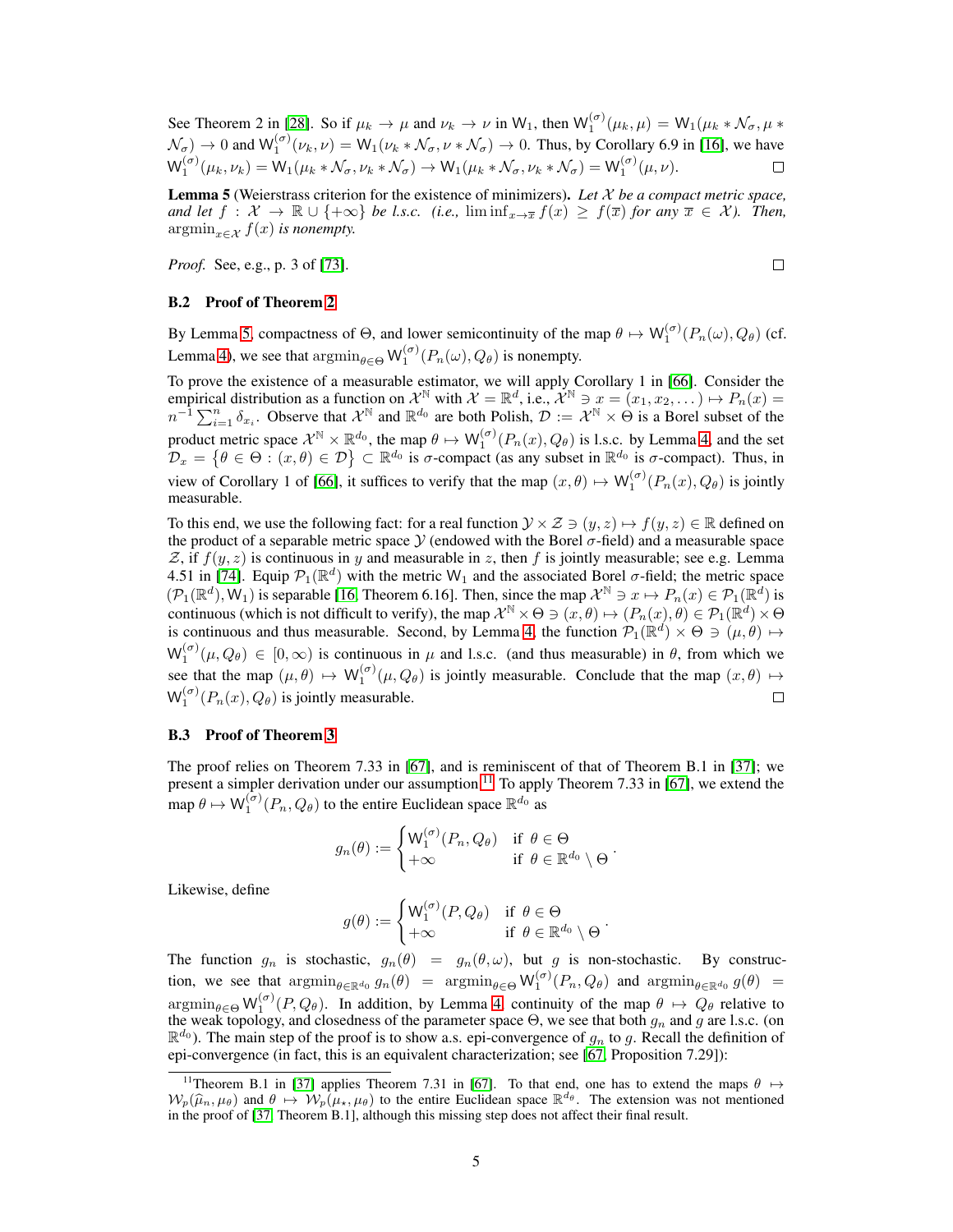**Definition 1** (Epi-convergence). For extended-real-valued functions  $f_n$ , f on  $\mathbb{R}^{d_0}$  with f being l.s.c., *we say that* f<sup>n</sup> *epi-converges to* f *if the following two conditions hold:*

- *(i)*  $\liminf_{n\to\infty} \inf_{\theta\in\mathcal{K}} f_n(\theta) \geq \inf_{\theta\in\mathcal{K}} f(\theta)$  *for any compact set*  $\mathcal{K} \subset \mathbb{R}^{d_0}$ *; and*
- $(iii)$   $\limsup_{n\to\infty} \inf_{\theta\in\mathcal{U}} f_n(\theta) \leq \inf_{\theta\in\mathcal{U}} f(\theta)$  *for any open set*  $\mathcal{U} \subset \mathbb{R}^{d_0}$ *.*

We also need the concept of level-boundedness.

**Definition 2** (Level-boundedness). For an extended-real-valued function f on  $\mathbb{R}^{d_0}$ , we say that f is *level-bounded if for any*  $\alpha \in \mathbb{R}$ , the set  $\{\theta \in \mathbb{R}^{d_0} : f(\theta) \leq \alpha\}$  is bounded (possibly empty).

We are now in position to prove Theorem [3.](#page--1-17)

*Proof of Theorem [3.](#page--1-17)* By boundedness of the parameter space  $\Theta$ , both  $g_n$  and g are level-bounded by construction as the (lower) level sets are included in  $\Theta$ . In addition, by assumption, both  $g_n$  and  $g$ are proper (an extended-real-valued function f on  $\mathbb{R}^{d_0}$  is proper if the set  $\{\theta \in \mathbb{R}^{d_0} : f(\theta) < \infty\}$ is nonempty). In view of Theorem 7.33 in [\[67\]](#page--1-18), it remains to prove that  $g_n$  epi-converges to g a.s. To verify property (i) in the definition of epi-convergence, recall that  $P_n \to P$  in W<sub>1</sub> (and hence in  $W_1^{(\sigma)}$ ) a.s. Pick any  $\omega \in \Omega$  such that  $P_n(\omega) \to P$  in  $W_1$ . Pick any compact set  $\mathcal{K} \subset \mathbb{R}^{d_0}$ . Since  $g_n(\cdot, \omega)$  is l.s.c., by Lemma [5,](#page-4-0) there exists  $\theta_n(\omega) \in \mathcal{K}$  such that  $g_n(\theta_n(\omega), \omega) = \inf_{\theta \in \mathcal{K}} g_n(\theta, \omega)$ . Up to extraction of subsequences, we may assume  $\theta_n(\omega) \to \theta^*(\omega)$  for some  $\theta^*(\omega) \in \mathcal{K}$ . If  $\theta^*(\omega) \notin$ Θ, then by closedness of  $\Theta$ ,  $\theta_n(\omega) \notin \Theta$  for all sufficiently large *n*. Thus, we have

$$
\liminf_{n \to \infty} \inf_{\theta \in \mathcal{K}} g_n(\theta, \omega) = \liminf_{n \to \infty} g_n(\theta_n(\omega), \omega) = +\infty,
$$

so that  $\liminf_{n\to\infty} \inf_{\theta \in \mathcal{K}} g_n(\theta, \omega) \geq \inf_{\theta \in \mathcal{K}} g(\theta)$ . Next, consider the case where  $\theta^*(\omega) \in \Theta$ . In this case,  $\theta_n(\omega) \in \Theta$  for all n (otherwise,  $+\infty = g_n(\theta_n(\omega), \omega) > g_n(\theta^*(\omega), \omega)$ , which contradicts the construction of  $\theta_n(\omega)$ ). Thus,  $g_n(\theta_n(\omega), \omega) = \mathsf{W}_1^{(\sigma)}(P_n(\omega), Q_{\theta_n(\omega)})$ , so that

$$
\liminf_{n \to \infty} \inf_{\theta \in \mathcal{K}} g_n(\theta_n(\omega), \omega) = \liminf_{n \to \infty} \mathsf{W}_1^{(\sigma)}(P_n(\omega), Q_{\theta_n(\omega)})
$$

$$
\geq \mathsf{W}_1^{(\sigma)}(P, Q_{\theta^*(\omega)})
$$

$$
\geq \inf_{\theta \in \mathcal{K}} g(\theta),
$$
(5)

where (a) follows from Lemma [4.](#page-3-1)

To verify property (ii) in the definition of epi-convergence, pick any open set  $U \subset \Theta$ . It is enough to consider the case where  $U \cap \Theta \neq \emptyset$ . Let  $\{\theta'_n\}_{n=1}^{\infty} \subset U$  be a sequence with  $\lim_{n\to\infty} g(\theta'_n) =$  $\inf_{\theta \in \mathcal{U}} g(\theta)$ . Since  $\inf_{\theta \in \mathcal{U}} g(\theta)$  is finite, we may assume that  $\theta'_n \in \mathcal{U} \cap \Theta$  for all *n*. Thus, we have

$$
\limsup_{n \to \infty} \inf_{\theta \in \mathcal{U}} g_n(\theta, \omega) \le \limsup_{n \to \infty} g_n(\theta'_n, \omega)
$$
\n
$$
= \limsup_{n \to \infty} \mathsf{W}_1^{(\sigma)}(P_n(\omega), Q_{\theta'_n})
$$
\n
$$
\le \lim_{n \to \infty} \mathsf{W}_1^{(\sigma)}(P_n(\omega), P) + \lim_{n \to \infty} \mathsf{W}_1^{(\sigma)}(P, Q_{\theta'_n})
$$
\n
$$
= \inf_{\theta \in \mathcal{U}} g(\theta).
$$
\n(6)

 $\Box$ 

Conclude that  $g_n$  epi-converges to g a.s. This completes the proof.

#### B.4 Proof of Theorem [4](#page--1-20)

Recall that  $P = Q_{\theta^*}$ . Condition (ii) implies that  $\operatorname{argmin}_{\theta \in \Theta} W_1^{(\sigma)}(P, Q_{\theta}) = \{\theta^*\}$ . Hence, by Theorem [3,](#page--1-17) for any neighborhood N of  $\theta^*$ ,

$$
\inf_{\theta \in \Theta} \mathsf{W}_1^{(\sigma)}(P_n, Q_\theta) = \inf_{\theta \in N} \mathsf{W}_1^{(\sigma)}(P_n, Q_\theta)
$$

with probability approaching one.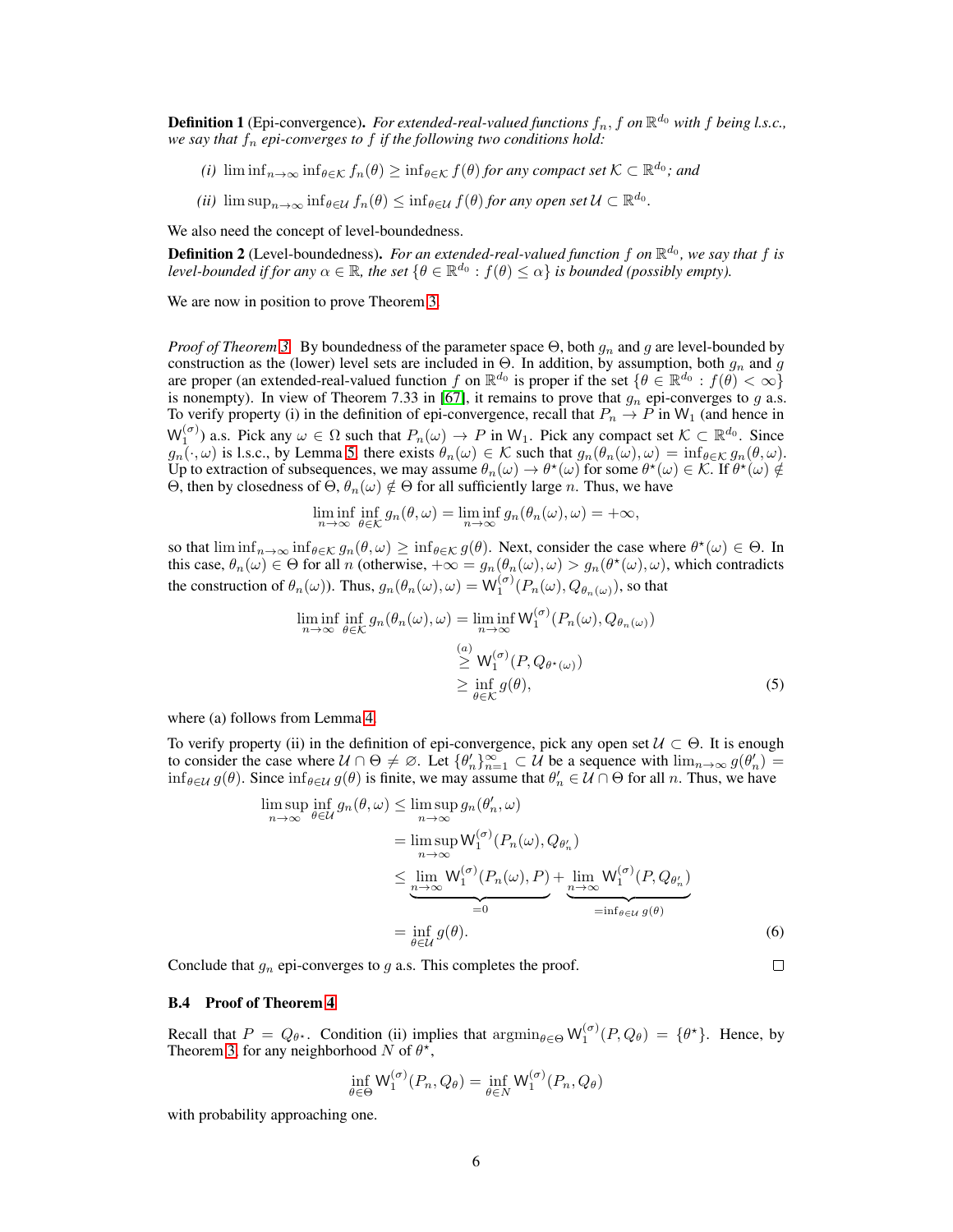Define  $R_{\theta}^{(\sigma)}$  $\theta_{\theta}^{(\sigma)}:=Q_{\theta}^{(\sigma)}-P^{(\sigma)}-\left\langle \theta-\theta^{\star},D^{(\sigma)}\right\rangle \in \ell^{\infty}(\mathsf{Lip}_{1,0}),$  and choose  $N_{1}$  as a neighborhood of  $\theta^*$  such that

<span id="page-6-0"></span>
$$
\left\| \left\langle \theta - \theta^{\star}, D^{(\sigma)} \right\rangle \right\|_{\text{Lip}_{1,0}} - \left\| R_{\theta}^{(\sigma)} \right\|_{\text{Lip}_{1,0}} \ge \frac{1}{2} C, \quad \forall \theta \in N_1,
$$
\n<sup>(7)</sup>

for some constant  $C > 0$ . Such  $N_1$  exists since conditions (iii) and (iv) ensure the existence of an increasing function  $\eta(\delta) = o(1)$  (as  $\delta \to 0$ ) and a constant  $C > 0$  such that  $||R^{(\sigma)}(\theta)||_{\text{Lip}_{1,0}} \leq$  $\|\theta-\theta^\star\|\eta\big(\|\theta-\theta^\star\|\big) \text{ and } \left\|\left\langle t,D^{(\sigma)}\right\rangle\right\|_{\mathsf{Lip}_{1,0}} \geq C\|t\| \text{ for all } t\in\mathbb{R}^{d_0}.$ 

For any  $\theta \in N_1$ , the triangle inequality and [\(7\)](#page-6-0) imply that

<span id="page-6-2"></span>
$$
\mathsf{W}_1^{(\sigma)}(P_n, Q_\theta) \ge \frac{C}{2} \|\theta - \theta^\star\| - \mathsf{W}_1^{(\sigma)}(P_n, P). \tag{8}
$$

For  $\xi_n := \frac{4\sqrt{n}}{C} W_1^{(\sigma)}(P_n, P)$ , consider the (random) set  $N_2 := \{ \theta \in \Theta : \sqrt{n} \|\theta - \theta^{\star}\| \leq \xi_n \}$ . Note that  $\xi_n$  is of order  $O_P(1)$  by Theorem [1.](#page--1-1) By the definition of  $\xi_n$ ,  $\inf_{\theta \in N_1} W_1^{(\sigma)}(P_n, Q_\theta)$  is unchanged if  $N_1$  is replaced with  $N_1 \cap N_2$ ; indeed, if  $\theta \in N_2^c$ , then  $\mathsf{W}_1^{(\sigma)}(P_n, Q_\theta) > \frac{C}{2} \frac{\xi_n}{\sqrt{n}} - \mathsf{W}_1^{(\sigma)}(P_n, P) =$  $\mathsf{W}_1^{(\sigma)}(P_n, P)$ , so that  $\inf_{\theta \in N_2^c} \mathsf{W}_1^{(\sigma)}(P_n, Q_\theta) > \mathsf{W}_1^{(\sigma)}(P_n, P) \ge \inf_{\theta \in N_1} \mathsf{W}_1^{(\sigma)}(P_n, Q_\theta)$ .

Reparametrizing  $t := \sqrt{n}(\theta - \theta^*)$  and setting  $T_n := \{t \in \mathbb{R}^{d_0} : ||t|| \leq \xi_n, \ \theta^* + t/\sqrt{n} \in \Theta\}$ , we have the following approximation

<span id="page-6-3"></span>
$$
\sup_{t \in T_n} \left| \sqrt{n} \underbrace{\left\| P_n^{(\sigma)} - Q_{\theta^* + t/\sqrt{n}}^{(\sigma)} \right\|_{\text{Lip}_{1,0}}}_{= \mathsf{W}_1^{(\sigma)}(P_n, Q_{\theta^* + t/\sqrt{n}})} - \left\| \underbrace{\sqrt{n} \left( P_n^{(\sigma)} - P^{(\sigma)} \right)}_{= \mathbb{G}_n^{(\sigma)}} - \langle t, D^{(\sigma)} \rangle \right\|_{\text{Lip}_{1,0}}}{\leq \sup_{t \in T_n} \sqrt{n} \| R_{\theta^* + t/\sqrt{n}}^{(\sigma)} \|_{\text{Lip}_{1,0}}} \tag{9}
$$
\n
$$
\leq \xi_n \eta(\xi_n/\sqrt{n})
$$
\n
$$
= o_{\mathbb{P}}(1).
$$

Observe that any minimizer  $t^* \in \mathbb{R}^{d_0}$  of the function  $h_n(t) := \left\|\mathbb{G}_n^{(\sigma)} - \langle t, D^{(\sigma)} \rangle\right\|_{\text{Lip}_{1,0}}$  satisfies  $\|t^\star\|\leq \xi_n; \text{indeed if } \|t^\star\|>\xi_n, \text{then } h_n(t^\star)\geq C \|t^\star\|-\|\mathbb{G}_n^{(\sigma)}\|_{\text{Lip}_{1,0}}=C \|t^\star\|-\sqrt{n}\mathsf{W}_1^{(\sigma)}(P_n,P)=0.$  $3\sqrt{n}W_1^{(\sigma)}(P_n, P) = 3h_n(0)$ , which contradicts the assumption that  $t^*$  is a minimizer of  $h_n(t)$ . Since by assumption  $\theta^* \in \text{int}(\Theta)$ , the set of minimizers of  $h_n$  lies inside  $T_n$ . Conclude that

<span id="page-6-1"></span>
$$
\inf_{\theta \in \Theta} \sqrt{n} \mathsf{W}_1^{(\sigma)}(P_n, Q_\theta) = \inf_{t \in \mathbb{R}^{d_0}} \left\| \mathbb{G}_n^{(\sigma)} - \langle t, D^{(\sigma)} \rangle \right\|_{\mathsf{Lip}_{1,0}} + o_{\mathbb{P}}(1). \tag{10}
$$

Now, from the proof of Theorem [1](#page--1-1) and the fact that the map  $G \mapsto (G(f * \varphi_{\sigma}))_{f \in \mathsf{Lip}_{1,0}}$  is continuous (indeed, isometric) from  $\ell^{\infty}(\check{\mathcal{F}})$  into  $\ell^{\infty}(\text{Lip}_{1,0})$ , we see that  $(\mathbb{G}_n^{(\sigma)}f)_{f \in \text{Lip}_{1,0}} \to G_P^{(\sigma)}$  weakly in  $\ell^\infty(\mathsf{Lip}_{1,0})$ 

Applying the continuous mapping theorem to  $L \mapsto \inf_{t \in \mathbb{R}^{d_0}} ||L - \langle t, D^{(\sigma)} \rangle||_{\text{Lip}_{1,0}}$  and using the approximation [\(10\)](#page-6-1), we obtain the conclusion of the theorem.  $\Box$ 

## B.5 Proof of Corollary [2](#page--1-21)

The proof relies on the following result on weak convergence of argmin solutions of convex stochastic functions. The following lemma is a simple modification of Theorem 1 in [\[75\]](#page--1-22). Similar techniques can be found in [\[76\]](#page--1-23) and [\[77\]](#page--1-24).

<span id="page-6-4"></span>**Lemma 6.** Let  $H_n(t)$  and  $H(t)$  be convex stochastic functions on  $\mathbb{R}^{d_0}$ . Suppose that (i)  $\operatorname{argmin}_{t \in \mathbb{R}^{d_0}} H(t)$  *is unique a.s., and (ii) for any finite set of points*  $t_1, \ldots, t_k \in \mathbb{R}^{d_0}$ , we  $have$   $(H_n(t_1),...,H_n(t_k)) \stackrel{d}{\to} (H(t_1),...,H(t_k))$ . Then, for any sequence  $\{\widehat{t}_n\}_{n\in\mathbb{N}}$  such that  $H_n(\widehat{t}_n) \leq \inf_{t \in \mathbb{R}^{d_0}} H_n(t) + o_{\mathbb{P}}(1)$ *, we have*  $\widehat{t}_n \stackrel{d}{\to} \text{argmin}_{t \in \mathbb{R}^{d_0}} H(t)$ *.*